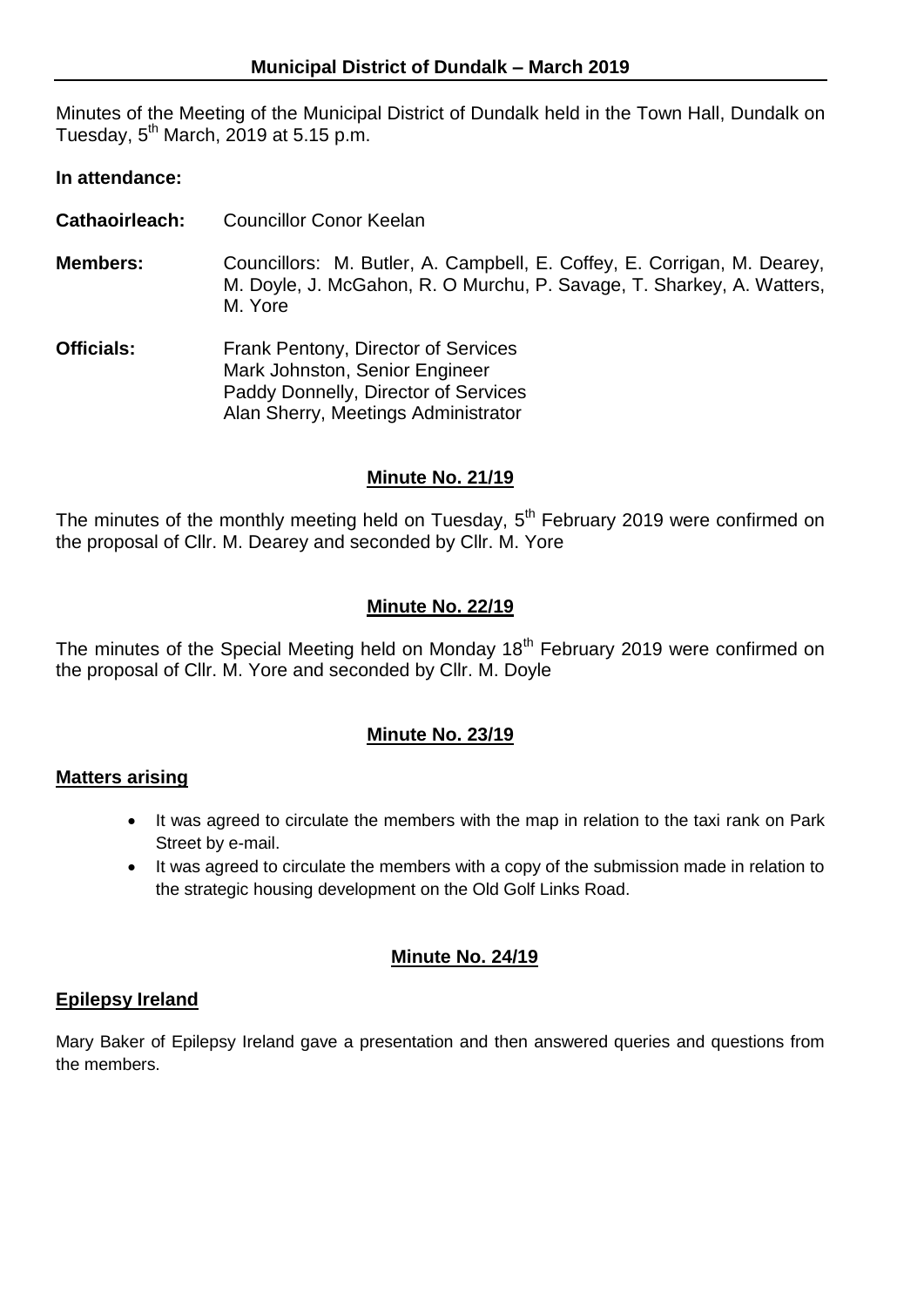# **Minute No. 25/19**

### **Housing and Communities Progress Report**

- Concern was expressed at the difficulty of using the choice based letting application, particularly on mobile phones.
- It was agreed to circulate the members with the number of rent supplement recipients waiting to move onto the housing assistance payment.
- It was agreed to circulate the members with details of the Creative Ireland grant application.

# **Minute No. 26/19**

# **Operations, Marine, & Infrastrure Report**

- It was suggested that a representative from ESB should attend a future municipal district meeting to discuss the electric car charging infrastructure in the area.
- The Senior Engineer, Operations took note of a number of issues raised by the members in relation to road/pathway repairs, road markings, tree pruning/cutting, unlit bollards, street lighting and traffic calming.
- The need to move the bus stop a short distance at Fatima Park was also raised.

# **Minute No. 27/19**

### **Roads Programme**

This was proposed by Cllr. M. Doyle, seconded by Cllr. M. Butler and agreed by the members.

# **Minute No. 28/19**

# **Dundalk Allocation of Community Grants**

**Proposed by Cllr. M. Yore Seconded by Cllr. J. McGahon And resolved**

To approve the members Allocation of Community Grants (No.4) as circulated with the agenda.